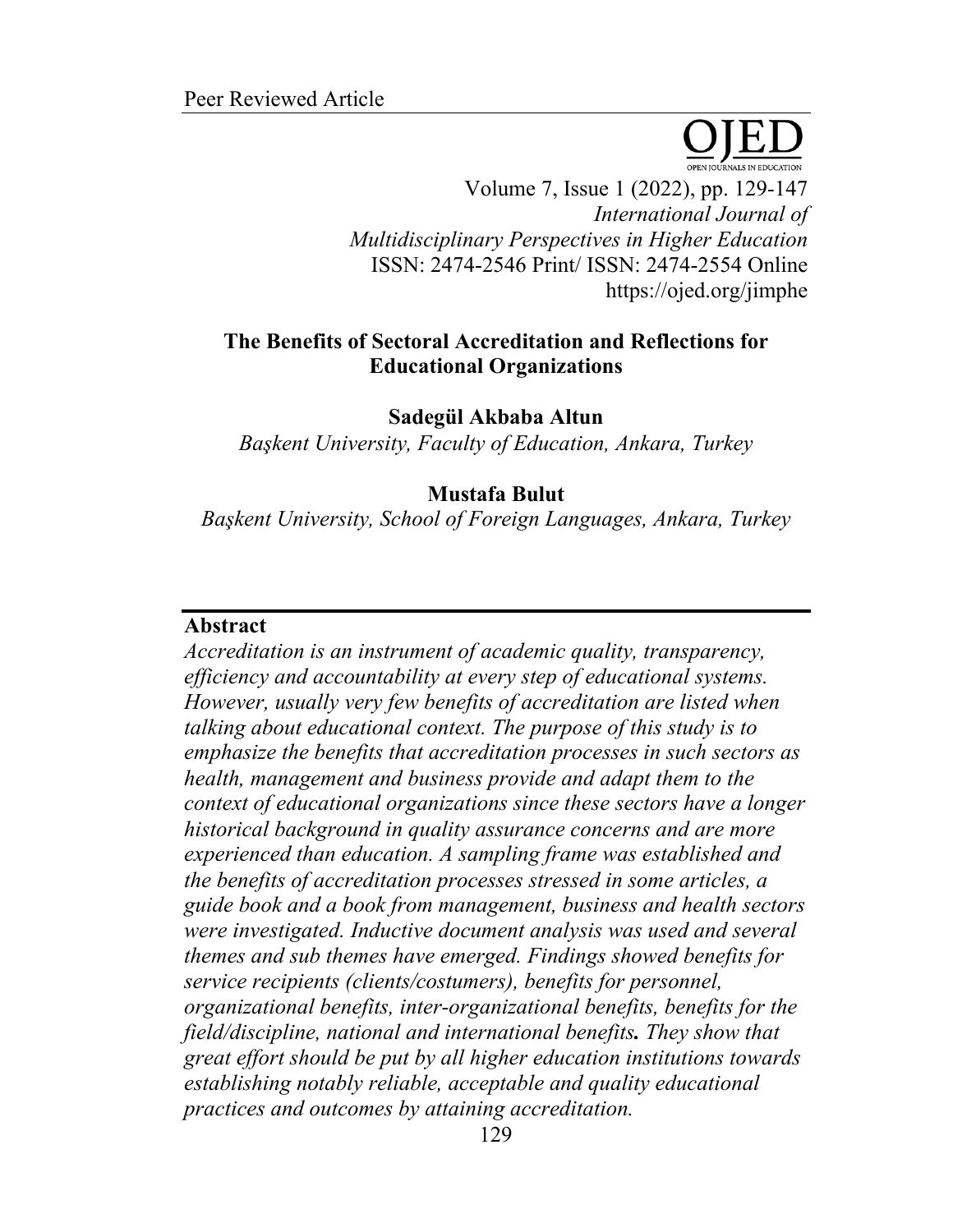**Keywords:** Quality assurance, standards, efficiency, higher education, accreditation

Quality has always been a primary concern and one of the most important factors for any individual and any kind of organization's success and survival. Therefore, firms, companies, institutions and educational organizations provide high quality service for their service recipients and satisfy their needs for longterm sustainability. It is such a common word that there are several collocations used with "quality"; for example top quality, maintain quality, quality measurement, build quality, and of course quality assurance and quality standards. Regardless of organizational size; every institution seeks to improve its quality standards. In order to assess concerns and to figure out to what extent high quality standards are achieved, "Accreditation" is one of the precious tools to be utilized as it facilitates quality education and improves services and transparency (Kumar et al., 2020).

Accreditation is outlined as formal and independent verification that a program or institution meets established quality standards with the capacity to carry out specific conformity assessment tasks (IAS, 2019). Turkish Accreditation Agency (2019) defines accreditation as a quality infrastructure tool supporting the credibility and value of the work implemented by conformity assessment bodies and thus of the corresponding attestations issued by them. Widespread demand for extensively reliable, quality and safe products and services makes accreditation a necessity since it is accepted as one of the best ways to prove highest level of service and good value. Accreditation is especially fundamental if one is doing work that directly has an important impact on public safety and service due to rising pressures to improve the value of services and strengthen the viability (Mays, 2004). As Buetow and Wellingham (2003) state, by means of accreditation, the quality of the services and organizational quality are improved. What is more, Giraud (2001) claims that accreditation leads to greater transparency and accountability to ensure public confidence in health care systems. As a result, organizations that are responsible for public safety and welfare such as building units, certification agencies, hospitals, laboratories, universities, and police and fire departments and higher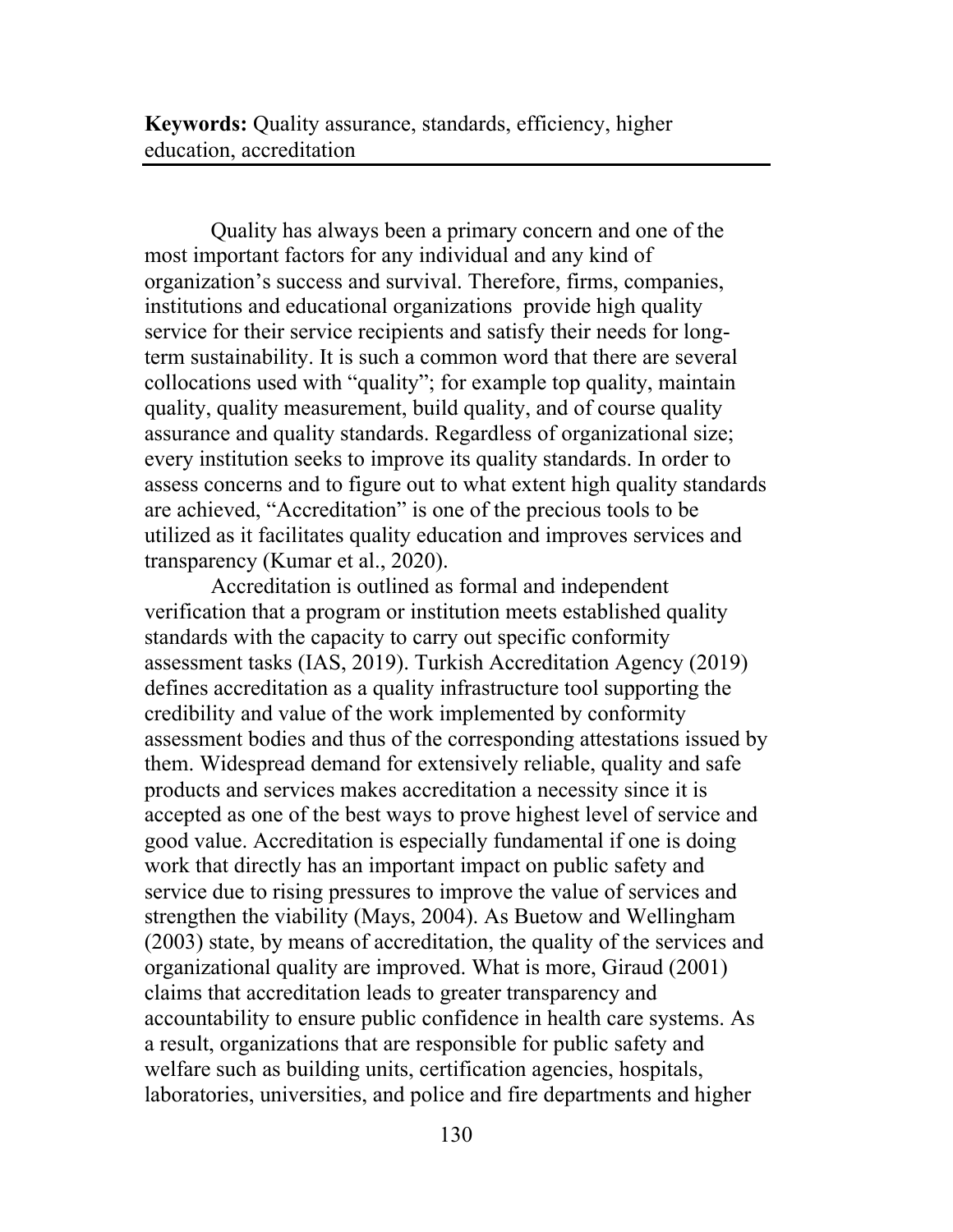education institutions seek accreditation to demonstrate their competence and reliability.

Higher education plays a vital role in supporting social cohesion, financial growth and international competitiveness. Concerns relating the quality of higher education is not new and they have been intensified in the last two decades because of several factors such as: the increasing trend of internationalization and globalization, the increasing number of courses and student enrolments, growing number of institutions, the expansion of distance and e-learning education, the emergence of a multicultural workplace environment (Patil & Codner, 2007). Thus, governments around the world have raised new questions concerning the quality and relevance of their systems of higher education. This new questioning, and a general shift towards more formal systems of quality assurance, can be seen as a response to the increased size, complexity and diversity of the higher education sector (UNESCO, 2001). Quality assurance should ensure a learning environment in which the content of programmes, learning opportunities and facilities are fit for the main purpose. Without adherence to the quality assurance systems, it is impossible for any institution to know how well it is performing (Beckford, 2002). However, as Aebischer (2018) states, quality is not just a question of defining processes and should not be reduced to a "tick the box" approach. It has to be defined in accordance with the university's ambition, vision and culture.

At the core of every quality assurance activity are the twin purposes of accountability and enhancement. Taken together, they create trust in the higher education institution's performance. A successfully carried out quality assurance system will provide information to assure the higher education institution and the public of the quality of the higher education institution's activities (accountability) as well as provide advice and recommendations on how it might improve what it is doing (enhancement). Quality assurance and quality enhancement are thus closely related. They can support the development of a quality culture that is accepted by a wide variety of stakeholders, including: students, academic staff, institutional leadership, and management.

In Europe, the Standards and Guidelines for Quality Assurance in the European Higher Education Area (ESG) were accepted by the Ministers who are responsible for higher education in 2005 following a proposal proposed by the European Association for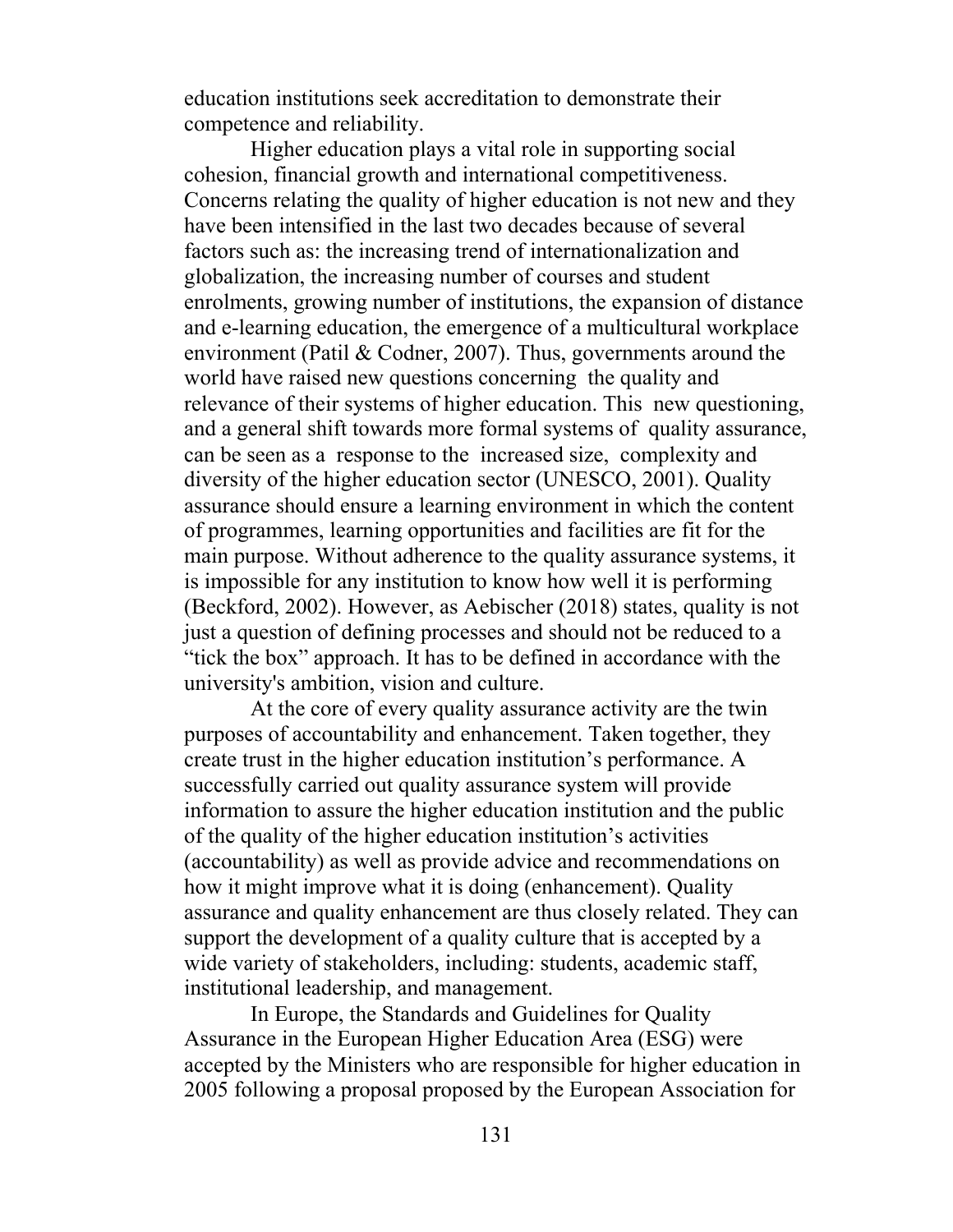Quality Assurance in Higher Education (ENQA) in cooperation with the European Students' Union (ESU), the European Association of Institutions in Higher Education (EURASHE) and the European University Association (EUA). Since 2005, substantial progress has been made in quality assurance and in other Bologna action lines such as qualifications frameworks, recognition and the promotion of the use of learning outcomes, all contributing to a paradigm shift towards student-centered learning and teaching (ESG, 2015). A key goal of the Standards and Guidelines for Quality Assurance in the European Higher Education Area (ESG) is to contribute to the common understanding of quality assurance for learning and teaching across borders and among all stakeholders. They have played and will keep playing a significant role in the development of national and institutional quality assurance systems across the European Higher Education Area (EHEA) and cross-border cooperation. Engagement with processes of quality assurance, specifically the external ones, allow higher education institutions to demonstrate quality and gives transparency, thus helping to build mutual trust and better recognition of their qualifications and programmes.

As a robust quality assurance tool, the process of accreditation has evolved in time and universities, colleges have continued to accept it as a legitimate mechanism and tool for providing such assurances to the public about the quality of higher education. Higher education accreditation refers to the processes of evaluation and external quality assurance in which the accreditation agency assesses whether the higher education institution fulfills a set of predetermined academic or disciplinary standards in a specific field (YÖKAK, 2019). It is voluntary and promotes institutional self-evaluation, selfregulation and accountability. The role of the accrediting body is to ensure the attainment and maintenance of quality through the application of educational standards.

The purpose of this study is to determine the benefits of accreditation by searching management, business and health sectors and to figure out the contributions these benefits will make and imply for the education sector. Another aim of this study is to develop a scale in future based on the possible benefits that will be specified. The following research question has been developed to achieve these goals: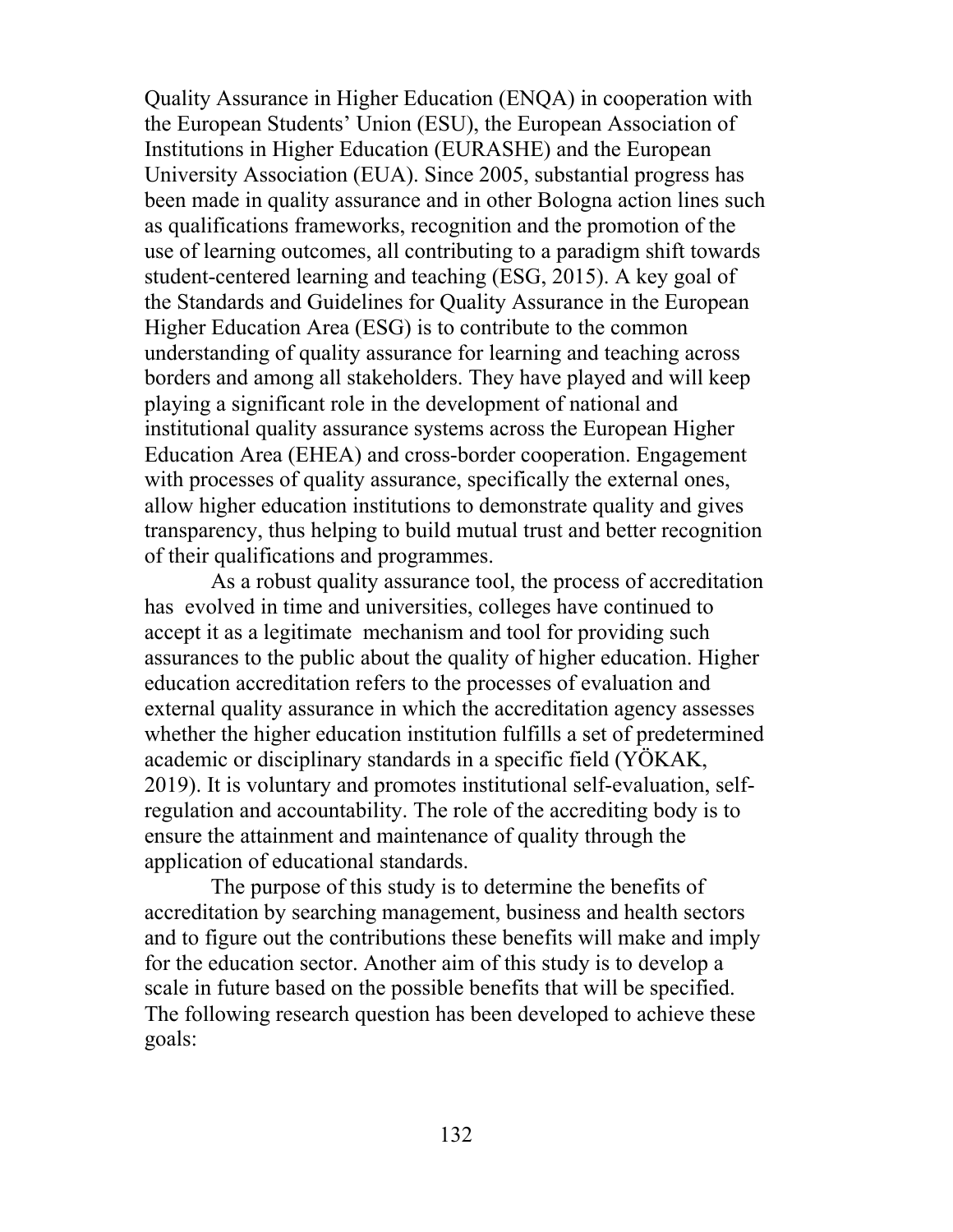"What are the benefits of accreditation for educational organizations from the perspective of health, business and management sectors?"

In this case study, qualitative research design and document analysis were used to answer the research question above. Bowen (2009) defines document analysis as a systematic procedure for reviewing or evaluating documents-both printed and electronic (computer-based and Internet-transmitted) material- and states that documents as a part of studies take a variety of forms. There has been great interest in the use of document analysis recently and it has several advantages. Firstly, it is less time consuming and less costly when compared to many other types. Also, documents provide broad coverage; they cover a long span of time, many events, and many settings (Yin, 1994).

Maximum variety sampling technique is used in the study. The main aim of maximum variety sampling is to reflect the variety of the participants that can be partial to the problem through forming a relatively small sample (Yıldırım & Şimşek, 2000). In the study, document analysis is used to examine the following sources: a guide book prepared for chambers of commerce and commodity exchanges by a union in Turkey, a book on accreditation standards in hospitals and several articles on the accreditation of health and management sectors.

"Qualitative content analysis process" in this study consists of searching in detail for the benefits of accreditation in each of those documents mentioned above and identifying main and subthemes. The related benefits are first categorized into subthemes and these subthemes are brought together to reach larger themes which we call "main themes" in this study. Then, the list of themes and subthemes are reviewed for completeness and accuracy. The researchers involved in the project had the opportunity to perform a check of the themes, subthemes and categorization.

#### **Findings**

Benefits of accreditation derived from the health, management and business sectors for educational organizations emerged in seven main themes including "benefits for service recipients (clients/customers), benefits for personnel, organizational benefits, inter-organizational benefits, benefits for the field/discipline, national and international benefits''. These themes are displayed in Figure 1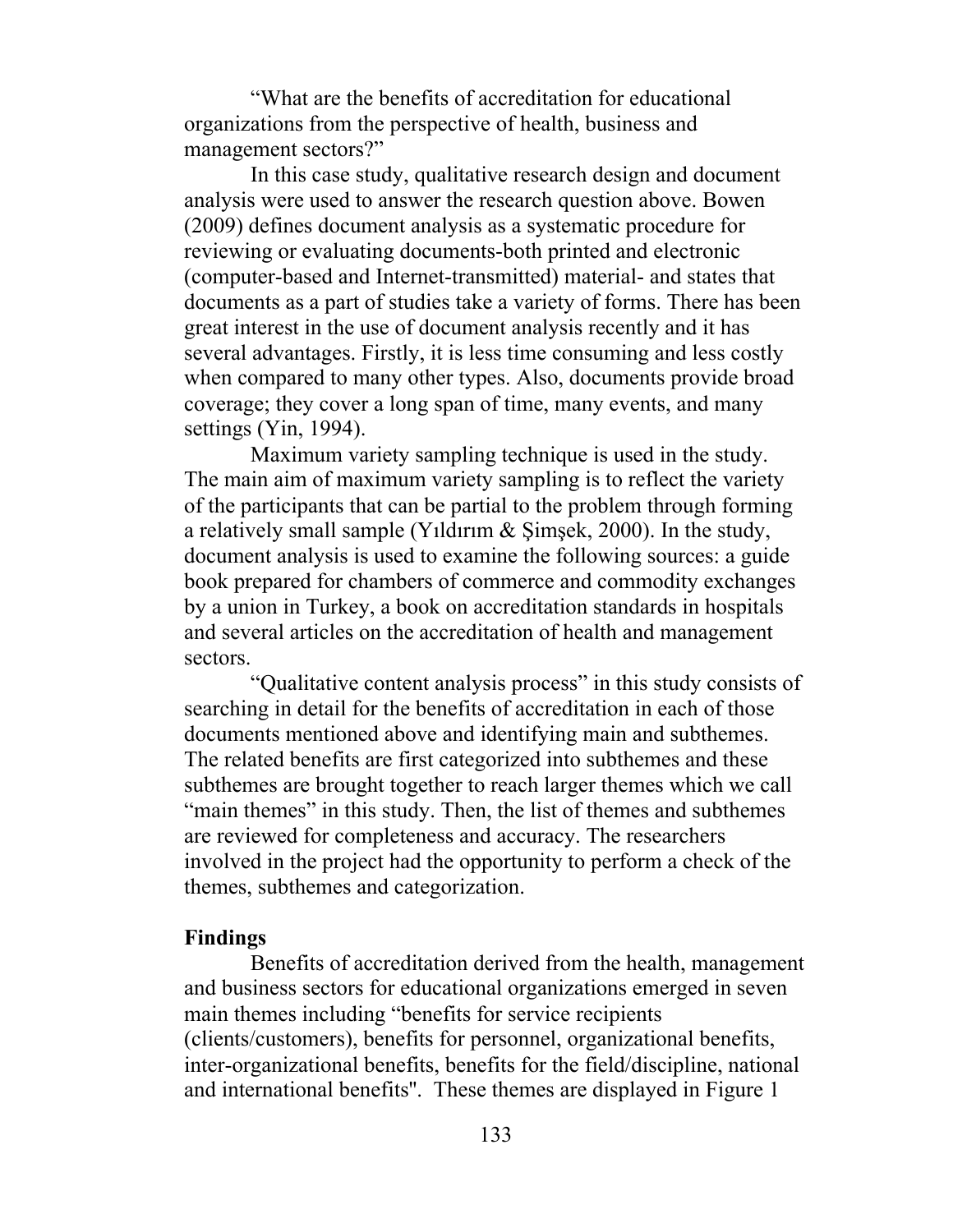below (the circles below are empty. There are no themes. In each circle there should be the themes):



Figure 1*. Main Themes*

| Service<br>Recipie<br>nts | Personnel   | Organization<br>al | Inter-<br>Organiz<br>ational | Field/Dis<br>cipline | National | Intern<br>ationa |
|---------------------------|-------------|--------------------|------------------------------|----------------------|----------|------------------|
|                           |             | Cooperation        | Preparin                     | Cooperat             | Organiz  | Enabl            |
| Providin                  | Work        | Accountabilit      | g for the                    | ion                  | ational  | es               |
| g                         | Safety      | y                  | accredita                    |                      | Learning | being            |
| Quality                   |             | Process            | tion                         | Ethical              |          | part             |
| Service                   | Economic    | management         | process                      | Dimensio             | Organiz  | of the           |
|                           | Contributio | Organization       | by                           | $\mathsf{n}$         | ational  | intern           |
| Account                   | n           | al policy          | meeting                      |                      | Image    | ationa           |
| ability                   |             | development        | with                         | Develop              |          |                  |
|                           | Attitude    | Organization       | other                        | ment of              | Organiz  | netwo            |
| Offering                  | towards     | al                 | institutio                   | the Field            | ational  | rk for           |
| Options                   | work        | development        | ns.                          |                      | Trust    | financ           |
|                           |             |                    |                              | Quality              |          | ial              |

Table 1: *Benefits of accreditation for educational organizations*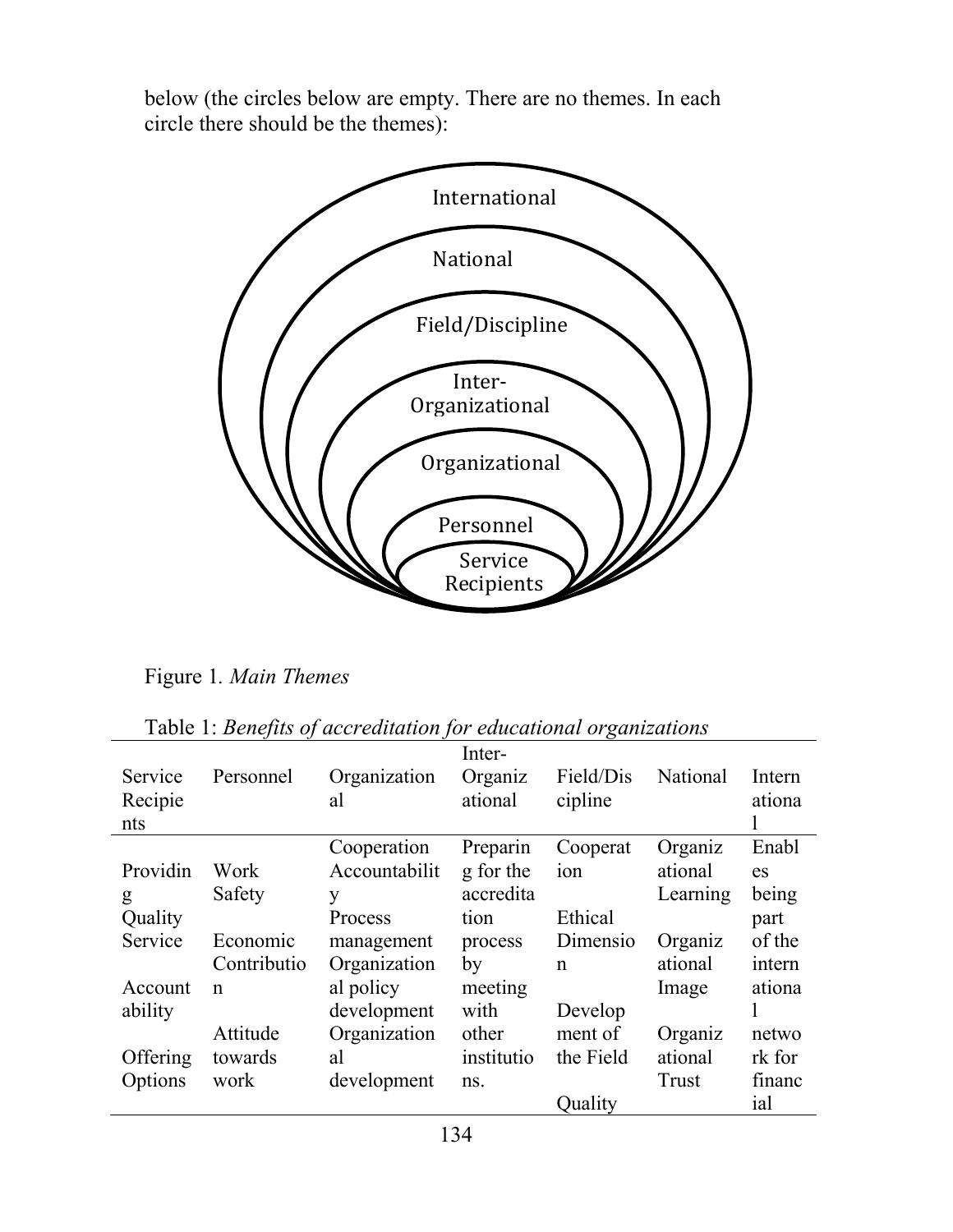| Reliabili<br>ty of the<br>Service | Continuous<br>Professiona<br>1<br>Developme<br>nt | Organization<br>al memory<br>Organization<br>al image<br>Communicati<br>on<br>Productivity<br>Quality<br>Organization<br>al trust<br>Organization<br>al vision<br>Efficiency<br>Economic<br>contributions<br>Audit<br>Organization | Good<br>relations<br>are<br>develope<br>d with<br>other<br>organiza<br>tions. | opport<br>unitie<br>S,<br>infor<br>matics<br>$\overline{ }$<br>netwo<br>rking<br>and<br>perso<br>nal<br>devel<br>opme<br>nt |
|-----------------------------------|---------------------------------------------------|------------------------------------------------------------------------------------------------------------------------------------------------------------------------------------------------------------------------------------|-------------------------------------------------------------------------------|-----------------------------------------------------------------------------------------------------------------------------|
|                                   |                                                   | al success                                                                                                                                                                                                                         |                                                                               |                                                                                                                             |

## *Benefits for Service Recipients*

Looking at some of the articles and two books explained above, it is seen that the customers and clients, in other words service recipients, are the ones who benefit a lot from accreditation processes and that they are one of those who are at the core of accreditation. Accreditation provides these service recipients with high quality service (Akyurt, 2008; APA & AAIM, 2012; Dicks & Taylor, 2005; Desai, 2016), accountability (Akyurt, 2008; Desai, 2016; APA & AAIM, 2012), different kinds of options (Akyurt, 2008; APA & AAIM, 2012) and reliability (Desai, 2016; APA & AAIM, 2012) as shown in Table 2 below.

| <i>Benefits for Service Recipients</i> |                 |                 |                |  |  |
|----------------------------------------|-----------------|-----------------|----------------|--|--|
| Providing h                            |                 |                 |                |  |  |
| <b>High Quality</b>                    | Accountability  | Offering        | Reliability of |  |  |
| Service                                |                 | Options         | the Service    |  |  |
| Use of new                             | Clear address   | Information     | High quality,  |  |  |
| and advanced                           | for complaints, | about           | reliable and   |  |  |
| practices                              | suggestions and | organizations   | consistent     |  |  |
| Meeting the                            | wishes          | with high       | service        |  |  |
| expectations                           |                 | quality service |                |  |  |
|                                        |                 |                 |                |  |  |

Table 2 *Benefits for Service Recipients*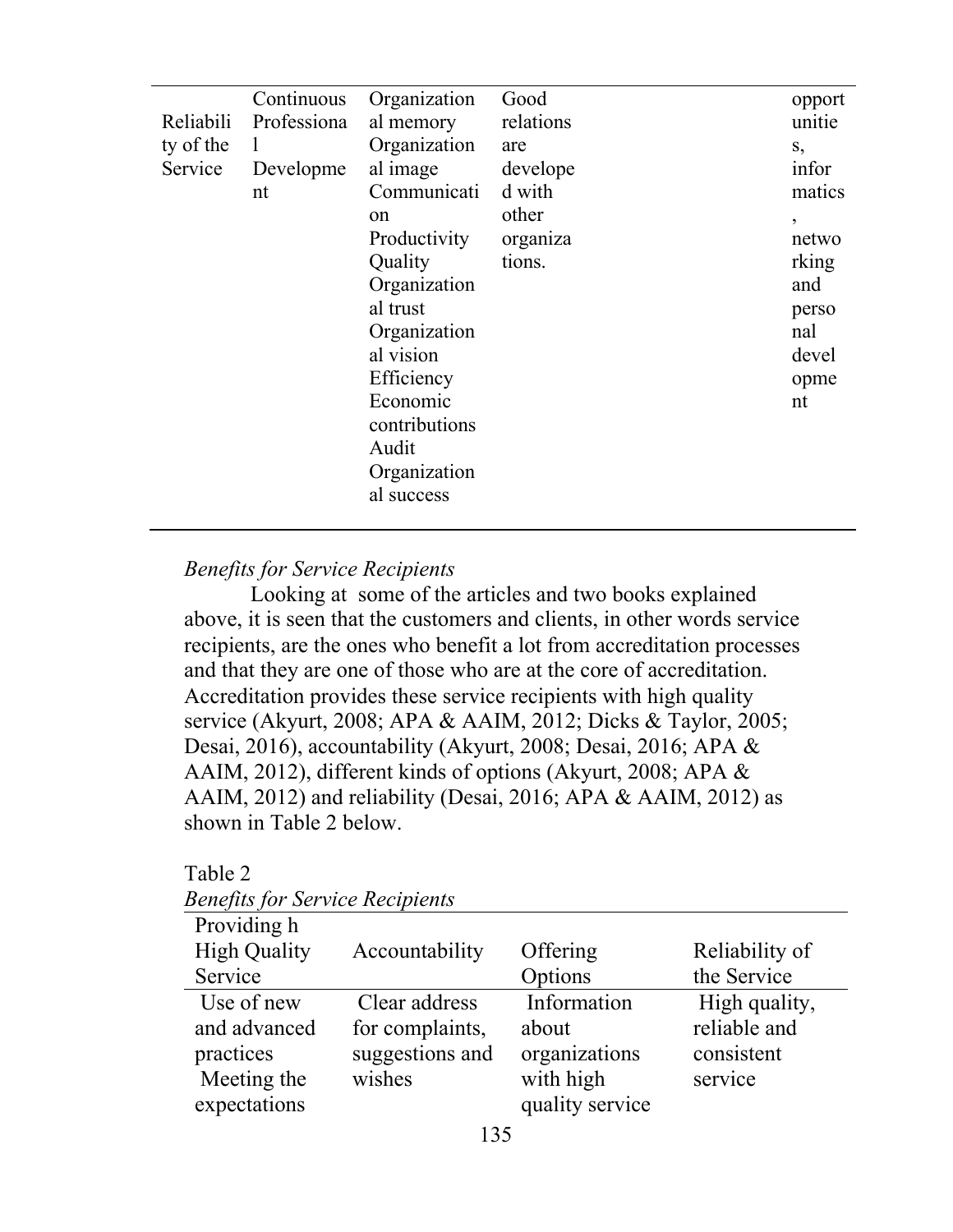| Learning is     | Respect and      | Helping          | Representing     |
|-----------------|------------------|------------------|------------------|
| strengthened    | protection of    | identify quality | the views of     |
| Customer        | rights           | service          | objective        |
| satisfaction is | Direct           | providers        | external parties |
| improved        | information      |                  | Conforming to    |
| Assurance of    | about activities |                  | quality          |
| standards       | Providing        |                  | standards        |
| Attracting      | disciplinary     |                  | Confidence in    |
| partners and    | process          |                  | service          |
| lowering        |                  |                  | providers        |
| uncertainty     |                  |                  |                  |

The first benefit for service recipients is the chance to get quality service. Akyurt (2008) states that this can be achieved by the use of new and advanced practices. He also claims that accreditation meets the expectations of clients and customers. Also, learning can be strengthened considerably (Dicks & Taylor, 2005) and accreditation improves customer satisfaction and gives assurance that accredited institutions have complied with a common set of requirements and standards (APA & AAIM, 2012). It attracts potential exchange partners and lowers the uncertainty of transacting with the organization (Desai, 2016). The second benefit of accreditation for service recipients is accountability. According to Akyurt (2008), the address to which complaints, suggestions and wishes can be conveyed is clear. This system works effectively and is checked and recorded by the competent authorities. Also, service recipients are respected and their rights are protected. Moreover, it provides direct information about an organization's activities (Desai, 2016) and provides a disciplinary process to follow in case of complaints (APA & AAIM, 2012). Another benefit is the fact that accreditation offers students options. It helps to know which organization provides high quality service (Akyurt, 2008) and also helps in identifying quality service providers (APA & AAIM, 2012). The last benefit is the reliability of the service. Desai (2016) proposes that accreditation convinces the service recipients that the products and services are of high quality, reliable and consistent. Also, it is an appealing signal that it represents the views of potentially objective external parties rather than those of organization's own members. It also states that an organization conforms to certain quality standards or follows specific socially acceptable practices or guidelines. This therefore increases confidence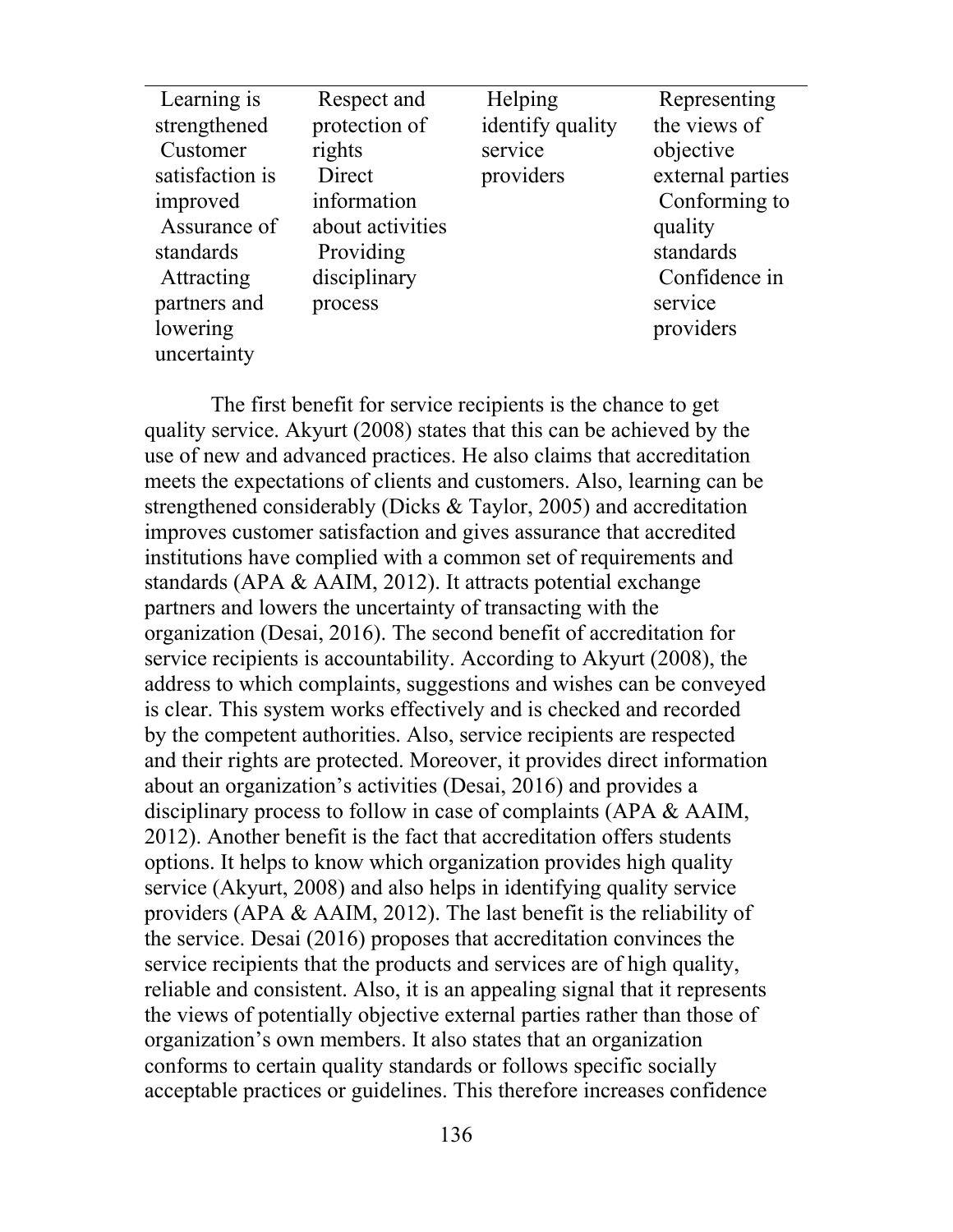in service providers, helps to develop a quality enhancement plan focused on an issue that will make a significant impact on the quality of student learning.

## *Benefits for Personnel*

In addition to service recipients, the ones working for an educational organization, that is personnel, benefit from the accreditation. By means of accreditation; their work safety is under control (APA & AAIM, 2012) and they are economically safe (Akyurt, 2008). Besides, accreditation affects their attitude towards work positively (Akyurt, 2008, APA & AAIM, 2012, YÖK, 1999) and helps and ensures their continuous professional development (Akyurt, 2008, APA & AAIM, 2012). These benefits are discussed below.

The first benefit is increasing safety (APA & AAIM, 2012). Unfortunately, every day people get injured or die due to occupational accidents. With the help of accreditation and the measures taken, personnel work safely and are aware of potential risks at their institutions. As a result, they become more knowledgeable about emergency situations that may occur in their universities and about the related procedures. Another benefit is financial. Sometimes teachers experience payment delays in their institutions. This situation affects their performance and belongingness negatively. As auditions are stricter with accreditation, insurance payments are made easier and regular (Akyurt, 2008) which prevents any kind of disappointments. Accreditation also has tremendous effects on attitude towards work. Employees' sense of responsibility increases and their attitude towards the organization changes (Akyurt, 2008). It increases morale (YÖK, 1999). Therefore, people work more efficiently. Furthermore, it affects the competence level of employees in a positive way and strengthens involvement of all constituents in enhancing institutional quality and effectiveness (APA & AAIM, 2012). What is more, accreditation processes require continuous development of personnel in every kind of organization. This is also true for educational ones. Therefore, their performance increases with continuous education (Akyurt, 2008). It supports the continuous professional development of employees and provides the opportunity for career advancement and/or increased earnings.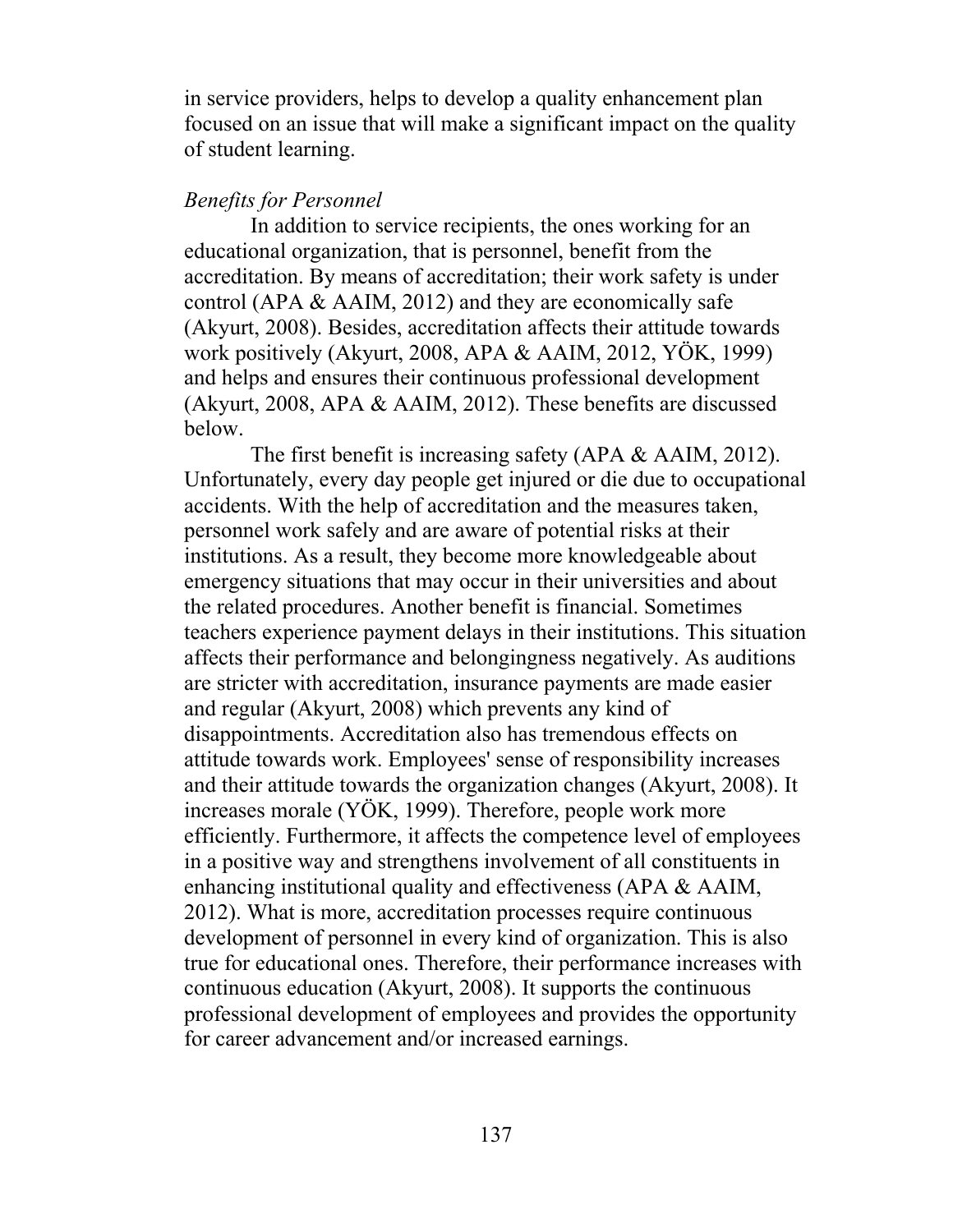#### *Organizational Benefits*

Especially, accreditation has a lot of benefits for organizations. These relate to cooperation (Akyurt, 2008), accountability (APA & AAIM, 2012; Travers, 2002), process management (APA & AAIM, 2012; Desai, 2016), organizational policy development (Akyurt, 2008; APA & AAIM, 2012), organizational development (Travers, 2002), organizational memory and image (Akyurt, 2008; APA & AAIM, 2012; Travers, 2002; Yawn, 2004), communication (Akyurt, 2008; Davis, 2002), productivity (Akyurt, 2008; APA & AAIM, 2012; Yawn, 2004), quality (Akyurt, 2008; Dicks & Taylor, 2005; Desai, 2016; Travers, 2002; YÖK; 1999), organizational trust (Akyurt, 2008; APA & AAIM, 2012; Desai, 2016; Yawn, 2004), vision (Desai, 2016), efficiency (Desai, 2016), economic contributions (Davis, 2002; Desai, 2016) , audit and organizational success (APA & AAIM, 2012; Davis, 2002; Mills, 2005) which are detailed below.

The first benefit for educational organizations is cooperation. Akyurt (2008) claims that accreditation provides full team work and team consistency. Further cooperation is provided between administrators, specialist units, professional groups and support services during accreditation visits and meetings. They come together and learn from each other, which also results in strong organizational culture within the university. It also helps educational organizations demonstrate its accountability to all constituents (APA & AAIM, 2012) and shows that they have complied with nationally recognized standards of best practices and quality (Travers, 2002). Process management is about improving organizational performance and providing other advantages (Desai, 2016). At this point, accreditation is also useful in making employment decisions (APA & AAIM, 2012). Accreditation also provides institutions with the opportunity to examine its mission statement, goals, programs, services to determine the extent to which they reflect its mission. This way, it helps to evaluate the effectiveness of the programs, operations and services (APA & AAIM, 2012). In short, this is a kind of revision of all policies (Akyurt, 2008). Organizational operations in an organization play significant roles which contribute to success. These operations are everyday activities carried out especially by administrative staff. Accreditation improves such organizational operations (Travers, 2002). As a result coordination and communication among staff become easier and more efficient. Organizational memory refers to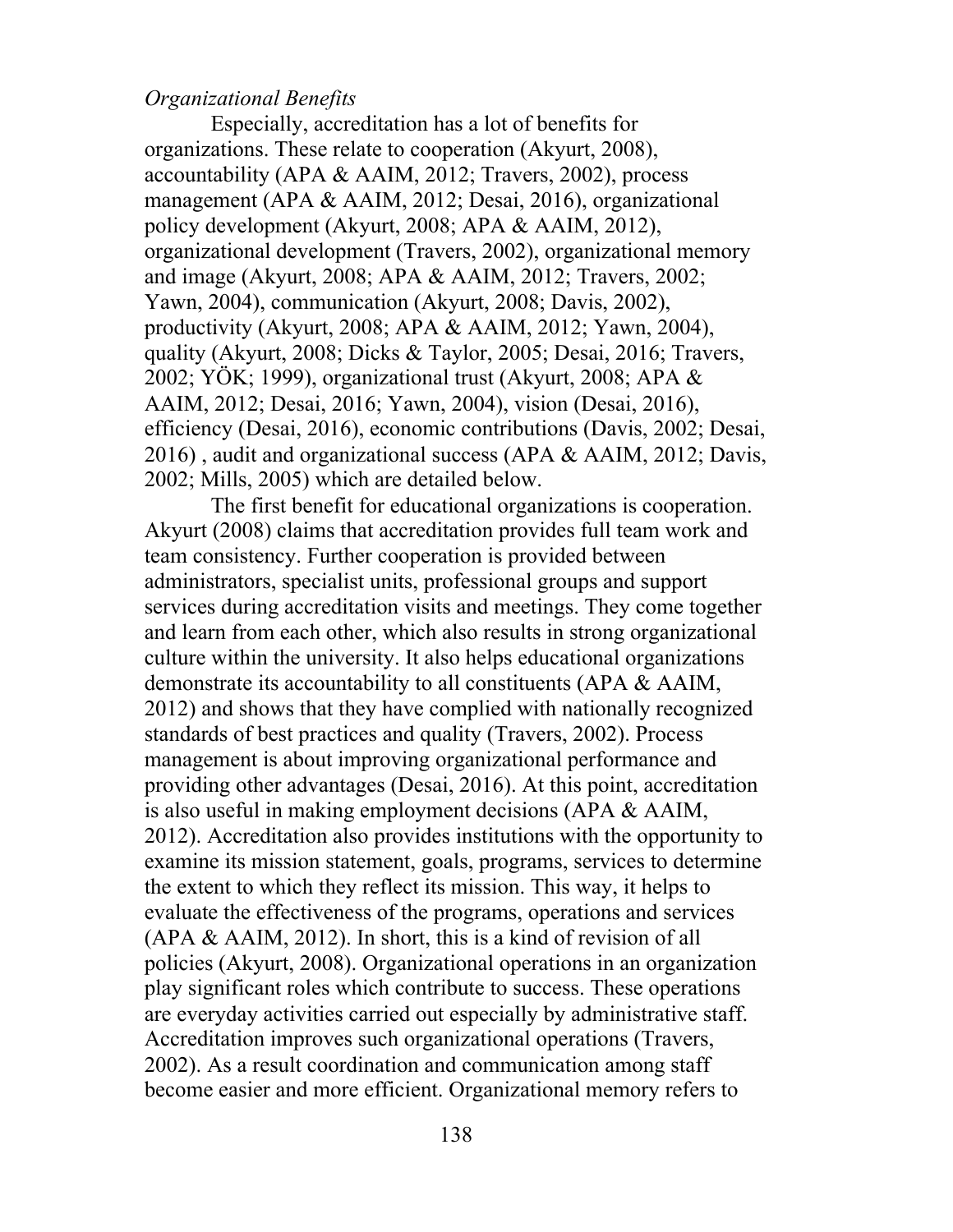the collective ability to accumulate, store, and retrieve knowledge and data. Accreditation enhances and increases organizational memory by strict documentation (APA & AAIM, 2012). Files, documents and all other important materials are kept with care and can all be found easily when necessary. In addition, especially today, organizational image is very important for organizations. It provides recognition to organizations, serves as a differentiator in a competitive job market, demonstrates a high level of commitment to the field of practice and a level of knowledge and skill, proves compliance with industry regulation and government requirements (APA & AAIM, 2012), increases marketability (Yawn, 2004), provides competitive advantage in obtaining and maintaining market share (Travers, 2002) and also improves the image of the organization and attracts qualified staff to the organization. (Akyurt, 2008). Moreover, with accreditation, public relations develop (Akyurt, 2008) and it clarifies the language in the organization (Davis, 2002). Therefore people can easily communicate and have less difficulty conveying meaning. Accreditation also leads to high efficiency and low costs (Akyurt, 2008). It increases institutional effectiveness and enhances professional accomplishment (APA & AAIM, 2012). Yawn (2004) states that preparing for accreditation can result in effective, systemwide change for organizations. Akyurt (2008) claims that a continuous quality agenda ensures compliance within the organization and improves service quality. This way, the organization achieves the standards. Improving quality means that the organization has certain practices and directives that have certain quality standards and are accepted by the society (YÖK, 1999). It also reflects perfection (Desai, 2016) and it is an expression of an institution's commitment to quality towards the market. (Travers, 2002). Apart from these benefits, it provides quality improvement, aims for the continuity of quality improvement with a systematic approach (Travers, 2002; YOK, 1999) and hence helps to maintain the standards. (APA  $\&$ AAIM, 2012). Accreditation reflects the credibility, legitimacy, reliability and trustworthiness of the organization's products and services (APA & AAIM, 2012; Desai, 2016; Yawn, 2004). Furthermore, quality of documents increases (Akyurt, 2008) and organizational legitimacy and performance are boosted (Desai, 2016). It provides extrinsic criteria of fitness and reduces the ambiguity caused by the lack of standards and the absence of complete knowledge and the opportunity to strive for a higher level of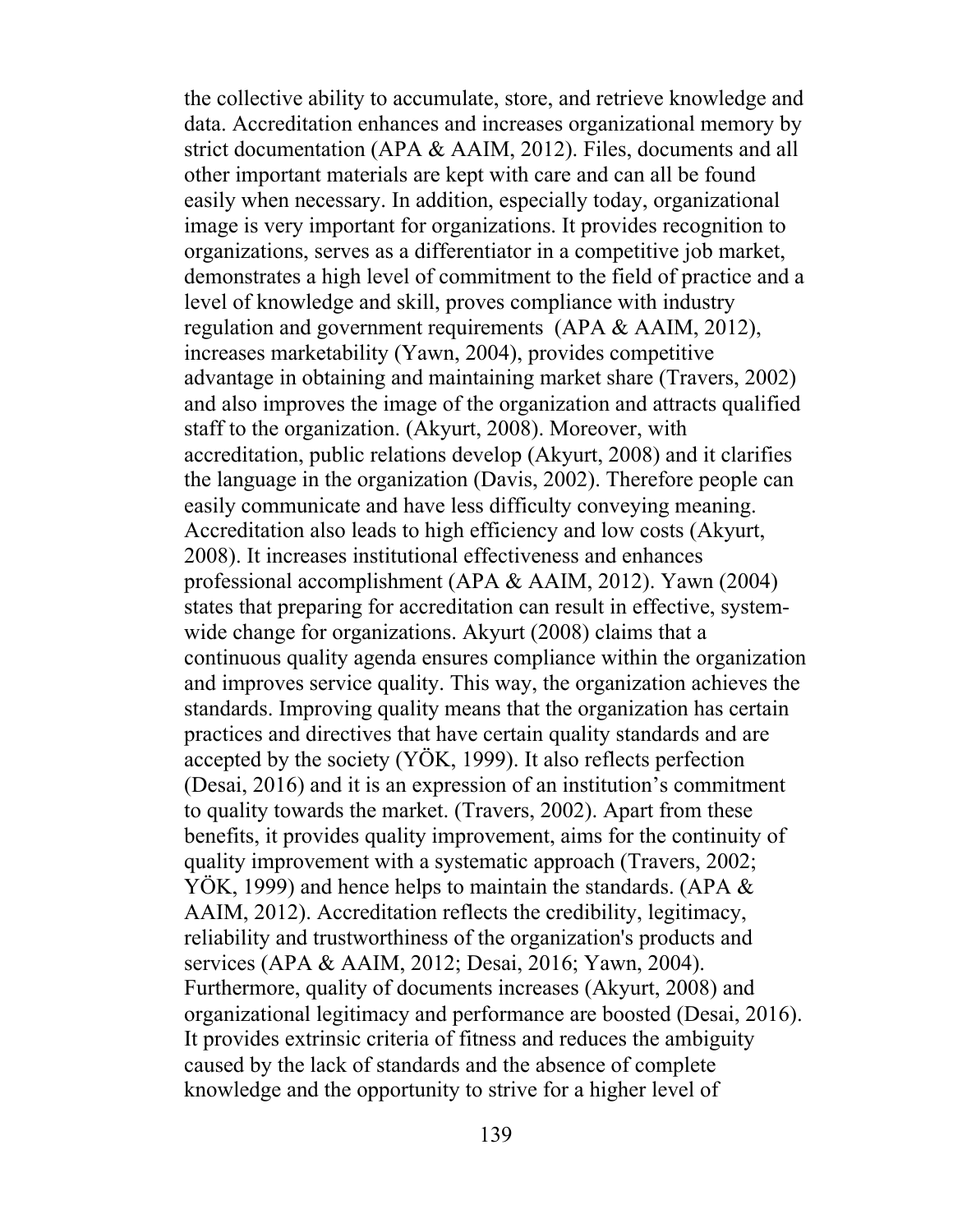performance (APA & AAIM, 2012; Desai, 2016). Vision is defined as an aspirational description of what an organization would like to achieve or accomplish in the mid-term or long-term future. Accreditation facilitates such new ventures and market entry of organizations (Desai, 2016). It protects organizations against competitive threats by uncertified rivals (Desai, 2016). Also, it enables them to score favorably in relation to their rivals and induces the organization to devote resources to visible criteria of performance (Desai, 2016). Besides, accreditation stratifies organizations and generates status orderings of organizations that determine their access to resources. It reduces the technical repair and maintenance costs of the organization and helps to save labor (Davis, 2002). What is more, it leads to increases in executive compensation (Desai, 2016). Accreditation gives organizations the opportunity to self-regulate. (APA & AAIM, 2012). It allows risk assessment. Thus, it enables organizations to evaluate their practices in a structured and reasonable format. (Mills, 2005). And more importantly, it ensures that the maintenance and controls of the equipment are carried out at regular intervals (Davis, 2002) which helps organizations save money, time and energy. Accreditation is finally a mark of achievement (APA & AAIM, 2012). It shows others that an accredited organization is a successful one that has accomplished several standards.

#### *Inter-Organizational Benefits*

Preparing for accreditation is a long and demanding process. During such preparations, meetings with other institutions that are also experiencing similar procedures is a great advantage for organizations (Akyurt, 2008). This way, good relationships are developed with other organizations.

#### *Benefits for the Discipline/Field*

Accreditation also improves the discipline and the field of study by improving cooperation, ethical issues and quality. It improves the cooperation of organizations in the same field (APA & AAIM, 2012). They start working together and share experiences throughout the process thus improving the collaboration and teamwork. Professional ethics are principles which shape the attitudes and behaviors of people in a business setting. That is to say, it tells the rules about how people have to behave in an organization. Accreditation provides a means to establish and enforce such an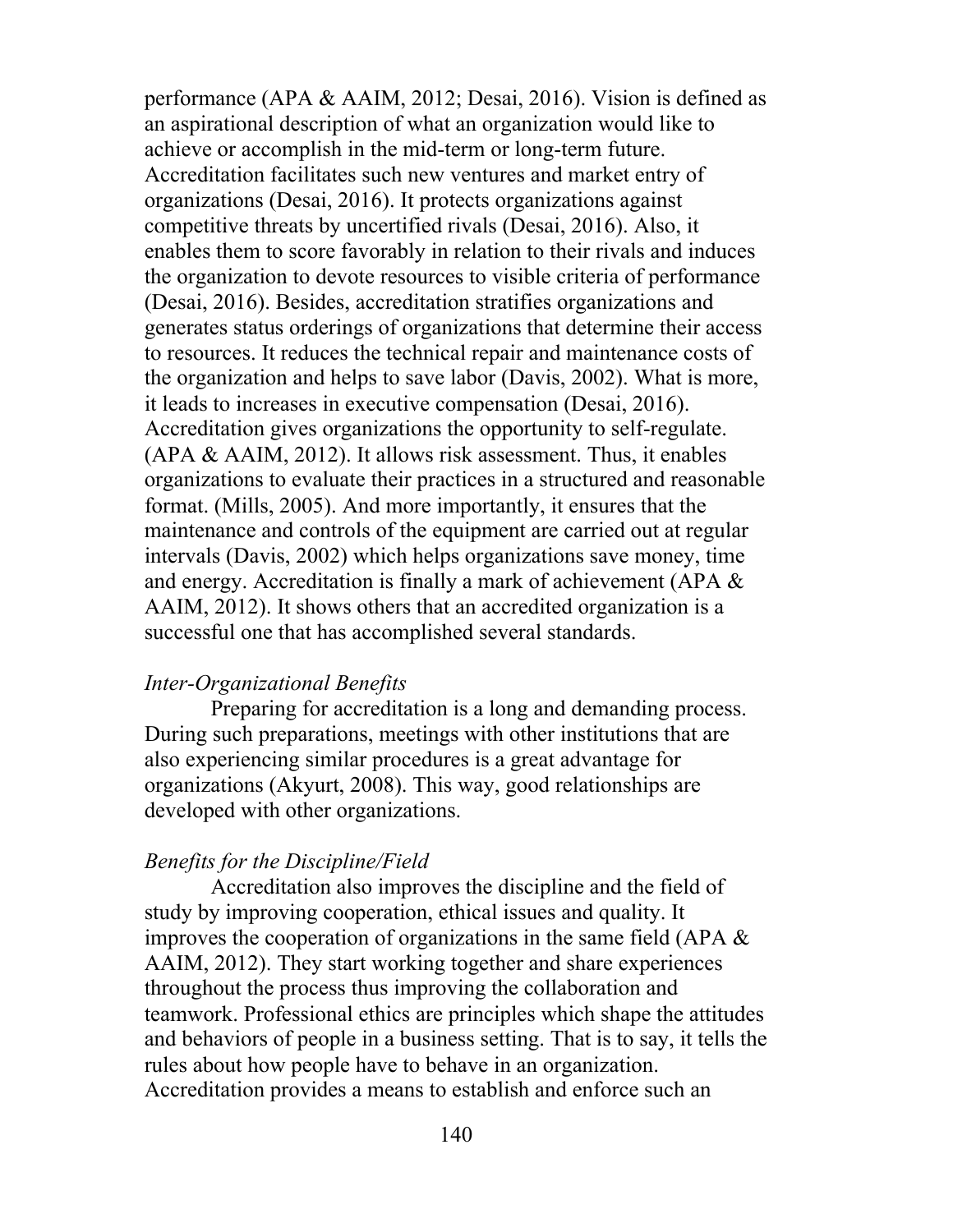ethical code in the field (APA & AAIM, 2012). It advances the field and improves higher education (APA & AAIM, 2012). It confirms that higher education meets a necessary set of standards and seeks continuous organizational and professional development. It helps to describe quality and provides standardization of practices (APA & AAIM, 2012). Quality in terms of education is the one which helps all learners get the necessary skills they will need both in academic and everyday life. As a result they will have more chances in life such as better jobs.

#### *National Benefits*

There are also national benefits of accreditation. These are organizational learning (Dicks & Taylor, 2005), organizational image and trust (Akyurt, 2008). People receiving goods and services can easily trust the accredited organizations and feel safer. As stated before, accreditation is the sign of perfection and credibility. Organizational learning is defined as a process in which all members in an organization put great effort to create and transfer knowledge. In organizations such as firms, educational institutions, hospitals etc. there is a great deal of interaction and communication. People are eager to learn new things and share them with others. Accreditation strengthens such community learning (Dicks & Taylor, 2005) in educational organizations by involving professors and other staff thoroughly in institutional planning and evaluation (Hegji, 2020). Organizational image represents impressions people have of an organization. In other words, it is the perceptions of how people perceive it. It is not easy to build up good impressions as it takes quite a long time to achieve such an identity in the mind of target groups. Depending on such an image, customers make selections when they have needs to meet and the public develops goodwill or unwillingness towards the organization, considered as a social entity (Schuler, 2004). Also, public trust is raised with accreditation (Akyurt, 2008) and therefore people have faith in their university's activities and operations. Building and maintaining trust in educational organizations is really important. Because it helps higher education institutions become more remarkable and popular in the market. Also, it makes them more reliable and trustworthy. Accreditation fosters this confidence in educational enterprise.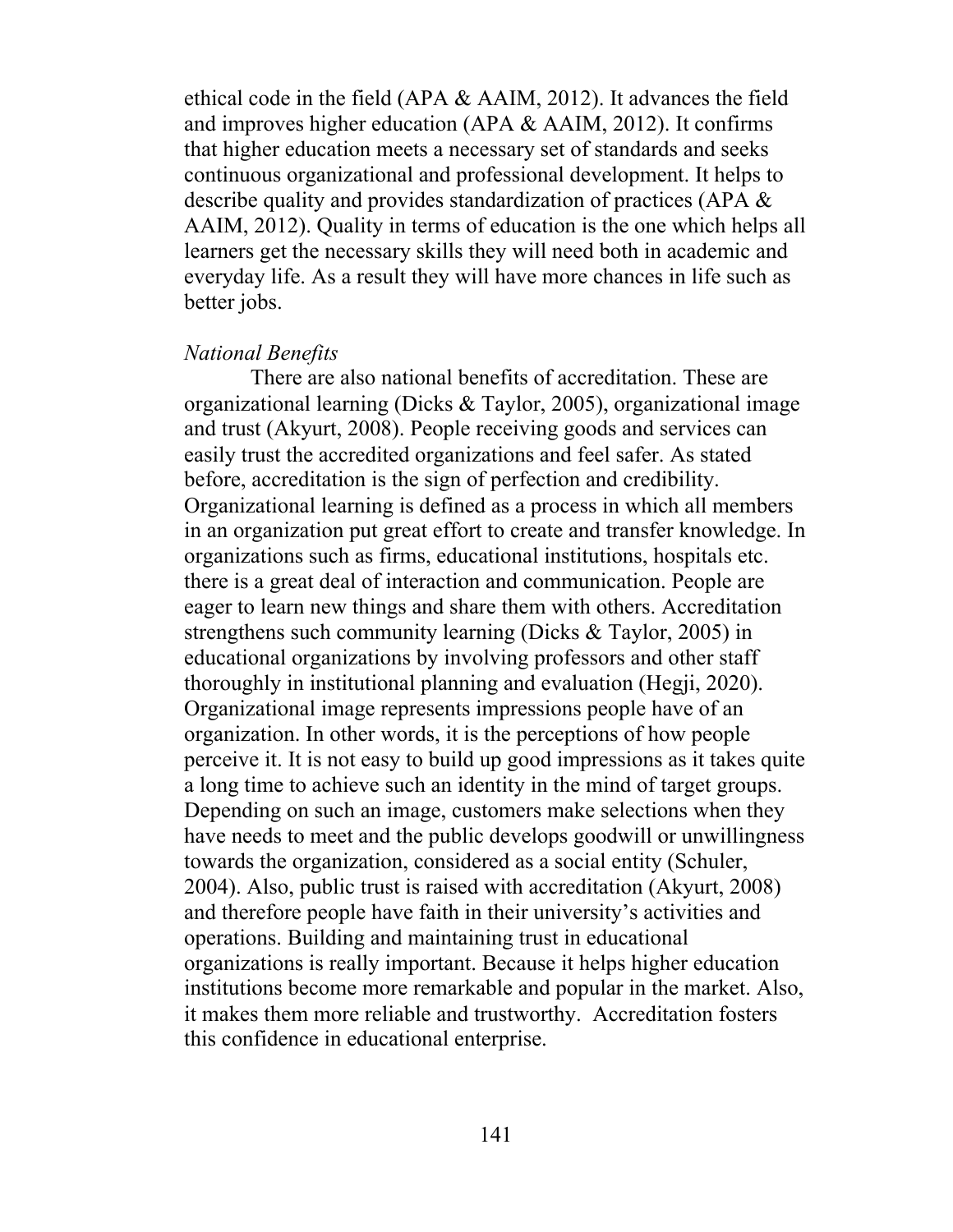### *International Benefits*

Accreditation also has international benefits. It enables being part of the international network for financial opportunities, informatics, networking and personal development (TOBB, 2016). In other words, accreditation is an internationally recognised system which is used to develop and sustain new entrepreneurs and ventures all over the world. It helps educational organizations join international networks and boost expansion on foreign settings.

## **Discussion, Conclusion and Recommendations**

Accreditation, as one of the main means of assuring quality and trustworthiness in various sectors, has also become a widely accepted tool among higher education institutions. Accreditation is a review process to determine if educational programs meet defined standards of quality. Once achieved, accreditation is not permanent-it is renewed periodically to ensure that the quality of the educational program is maintained (ABET, 2020). Accreditation is a term covering both the initial and ongoing approval of a postsecondary institution, or program offering as meeting the standards established by a nationally recognized accrediting association for membership in the association.

Accrediting associations are voluntary membership organizations that undertake to monitor the academic and administrative quality of their members, which are either entire institutions or components (CODA, 2020). It is a kind of proof system that an educational institution does its best to maintain standards and equip graduates with best practices. It also helps to ensure that education provided is acceptable in terms of quality.

This study aimed to determine the benefits of accreditation by searching health, management and business sectors and to find out the contributions these benefits will make to the education sector. In other words, this study examined the benefits of accreditation from the perspective of institutions accredited in different disciplines and their written texts based on their experience. Of course there already exist several benefits specified just for educational organizations in literature and on the web. To illustrate, CEPH (2020) outlines some of them as follows;

- For prospective students and their parents, accreditation serves a consumer protection purpose.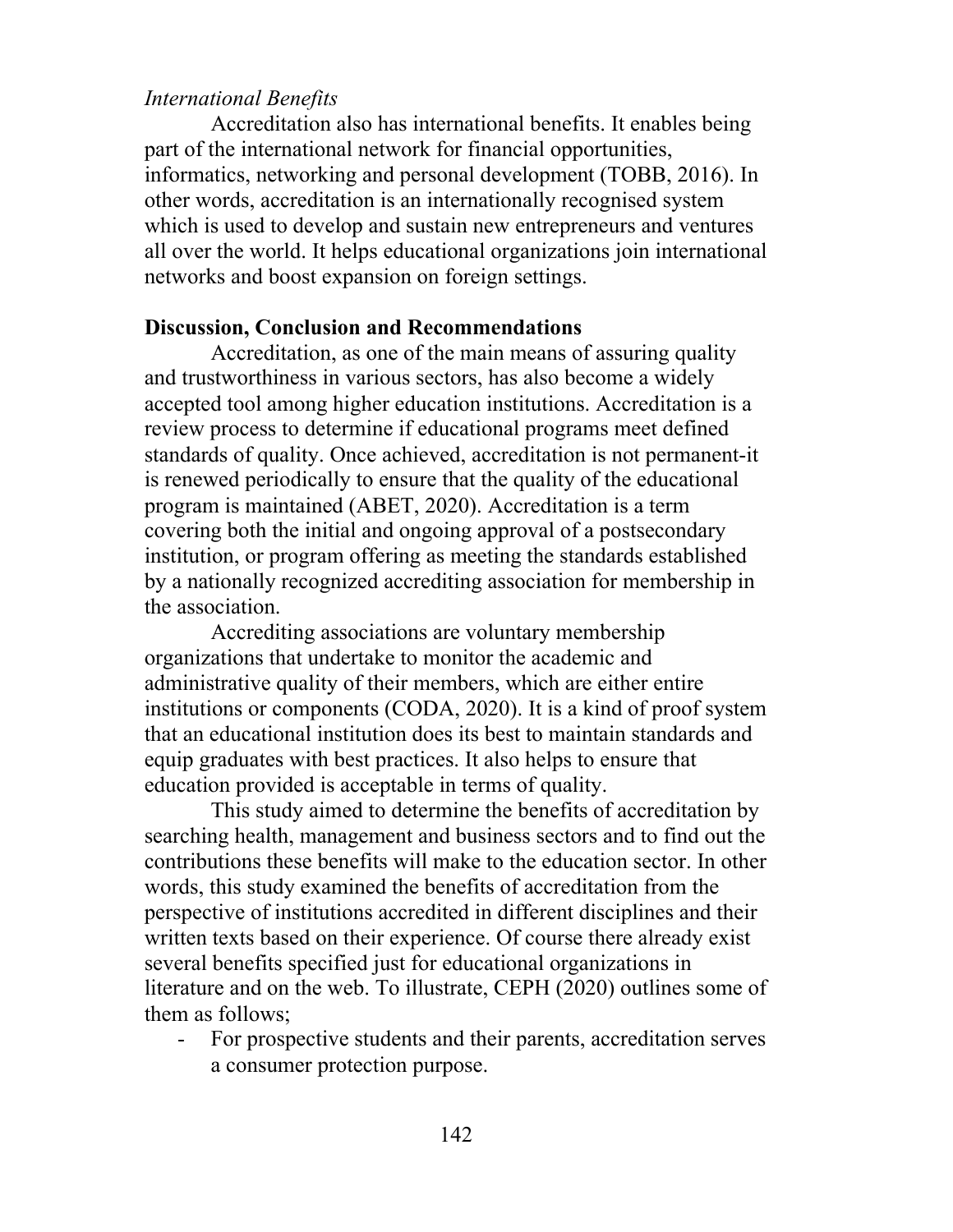- It provides assurance that the institution or program has been evaluated and has met accepted standards established by and with the profession.
- For graduates, it promotes professional mobility and enhances employment opportunities in positions that base eligibility upon graduation from an accredited institution or program.
- For the university, it provides a reliable basis for inter- and intra-institutional cooperative practices, including admissions and transfer of credit. For the faculty and administrators, it promotes ongoing self-evaluation and continuous improvement and provides an effective system for accountability.
- For the institution or program, accreditation enhances its national reputation and represents peer recognition.

In addition, higher education accreditation is said to enable compliance with international academic standards, increase trust, drive self-reflection and change, provide a chance to demonstrate excellence and support quality enhancement (ZEVA, 2017). As can be seen, just within the scope of educational accreditation, the benefits gathered together are limited both in number and theme. However, the benefits of accreditation gathered from different sectors for educational organizations are much more and they fall into seven main themes and their sub themes which are shown in Table 1 above. The main themes are categorized as "benefits for service recipients (clients/costumers), benefits for personnel, organizational benefits, inter-organizational benefits, benefits for the field/discipline, national and international benefits." Therefore, there is no citation)

As seen clearly from the table, organizations benefit most from accreditation. Organizations are followed by service recipients, personnel, field/discipline, national and international ones in terms of the amount of benefits they get from accreditation processes. This sequence seems to be quite normal and predictable since services of any kind are provided and delivered by organizations. Therefore, they are the ones which necessarily make the most of accreditation because worldwide demand for reliable, safe products and services makes accreditation a necessity for them (IAS, 2020). And accordingly, accreditation provides a template for making comprehensive organizational changes that improve the overall performance of the organization (CAAS, 2020). The benefits for organizations are categorized as cooperation, accountability, process management,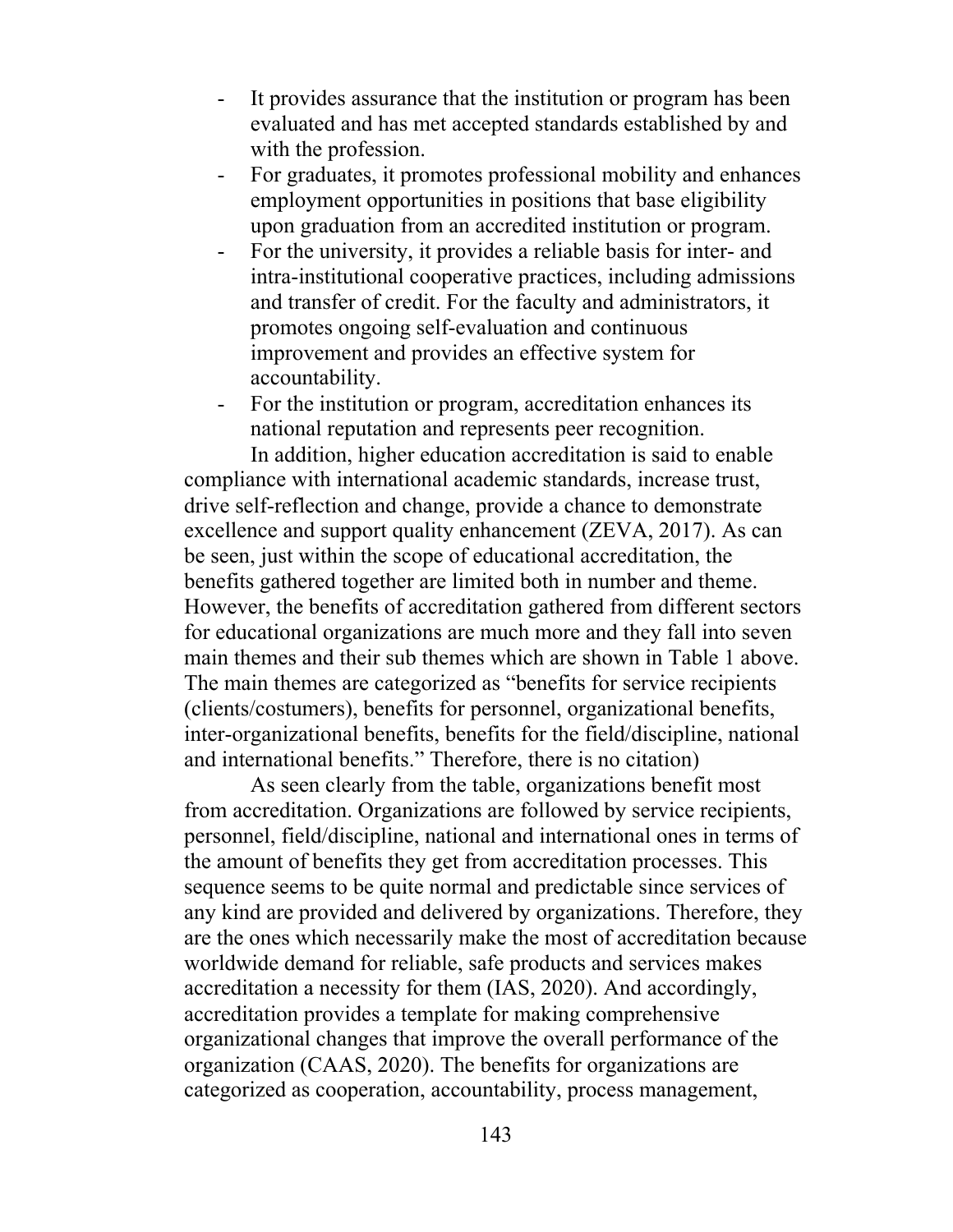organizational policy development, organizational development, organizational memory and image, communication, productivity, quality, organizational trust, vision, efficiency, economic contributions, audit and organizational success. Accreditation gives educational organizations, universities the opportunity to improve documentation and communication, become more efficient and productive, reorganize its policies and improve their image as accreditation is established on continuous improvement principles (Romanowski, 2021).

Accreditation provides service recipients with high quality service, accountability, different kinds of choices and reliable service. Therefore; students, as service recipients of educational institutions, have the chance to get reliable and high quality education and they can easily make reasonable choices for their educational lives. In addition to service recipients, people who work for an educational organization also benefit from the accreditation. They work safely, their attitudes become more positive and a significant amount of time and effort is invested in their continuous professional development. As a result, teachers become much more knowledgeable about current trends in teaching and learn about best practices in the field. As for inter-institutional benefits of accreditation, preparing for the accreditation process by visiting other institutions is a great advantage for educational organizations and especially universities. Consequently, good relationships are developed with other institutions during such visits to each other and with their close cooperation. Accreditation also improves the field by improving cooperation, ethical issues and quality. There are also national benefits of accreditation. These are organizational learning, organizational image and trust. People feel safer and happier to see that the universities they are choosing are trustworthy and reliable. And finally accreditation also has some international benefits. It helps any kind of educational organization to be a part of an international network for financial opportunities, informatics, networking and personal development. Therefore, universities become a part of global trends and get world-wide recognition.

Finally, it was found that "quality, accountability, cooperation, image, development and trust" are more commonly used and can be found under more than one category. This detail clearly portrays the fact that accreditation is a great tool especially to make sure that educational organizations are of high quality, developed and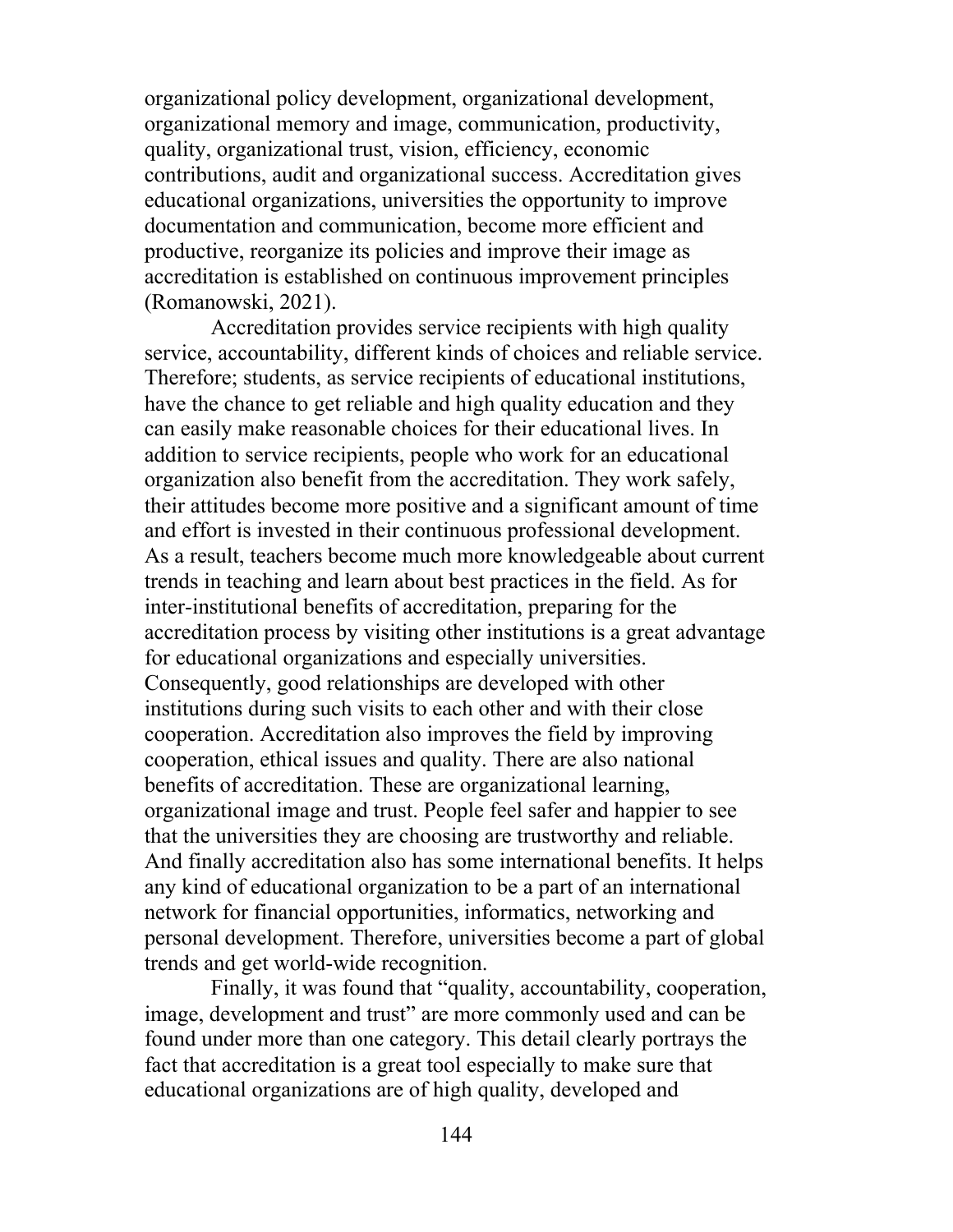trustworthy where cooperation, image and accountability are of great importance. Therefore, great effort should be put by all higher education institutions towards establishing notably reliable, acceptable and quality educational practices and outcomes by attaining accreditation. Further studies on the very topic of this study may focus on developing a scale in order to measure the extent to which newly accredited educational organizations have achieved the benefits listed above. Also, new studies are needed to reveal whether such benefits will increase the awareness of academicians about institutional/programmatic accreditations and break their resistance. Besides, as the scope of the study is limited to the data obtained from business, management and health disciplines, new studies can search for the benefits from some other sectors.

## **References**

- ABET (2016). *What is accreditation?* Retrieved from https://www.abet.org/accreditation/what-is-accreditation
- Aebischer, P. (2018). *Quality in higher education: A very personal view.* Retrieved from https://aaq.ch/unesco-regionalconsultation-meeting-for-western-europe/documentation
- Akyurt, N. (2008). *Hastanelerde akreditasyon standartları.*  İstanbul: Çözüm Ajans
- APA & AAIM (2012). Increasing value in your certification*. Annals of Psychotherapy & Integrative Health, Summer 2012,* pp. 62-63.
- Beckford, J. (2002). *Quality*. London: Routledge.
- Bowen, G. (2009). Document analysis as a qualitative research method. *Qualitative Research Journal, Vol. 9 No. 2,* pp. 27- 40*.*
- Buetow, S. A. & Wellingham, J. (2003). Accreditation of general pr actices: Challenges and lessons. *International Journal for Q uality in Health Care (12)*129-135.
- CAAS (2020). *Accreditation sets you apart*. Retrieved from https://www.caas.org/about/why-accreditation/
- CEPH (2020). *Benefits of accreditation*. Retrieved from https://ceph.org/constituents/students/benefits-ofaccreditation/
- CODA (2020). *Unit 1 accreditation*. Retrieved from https://www.ada.org/en/coda/policies-and-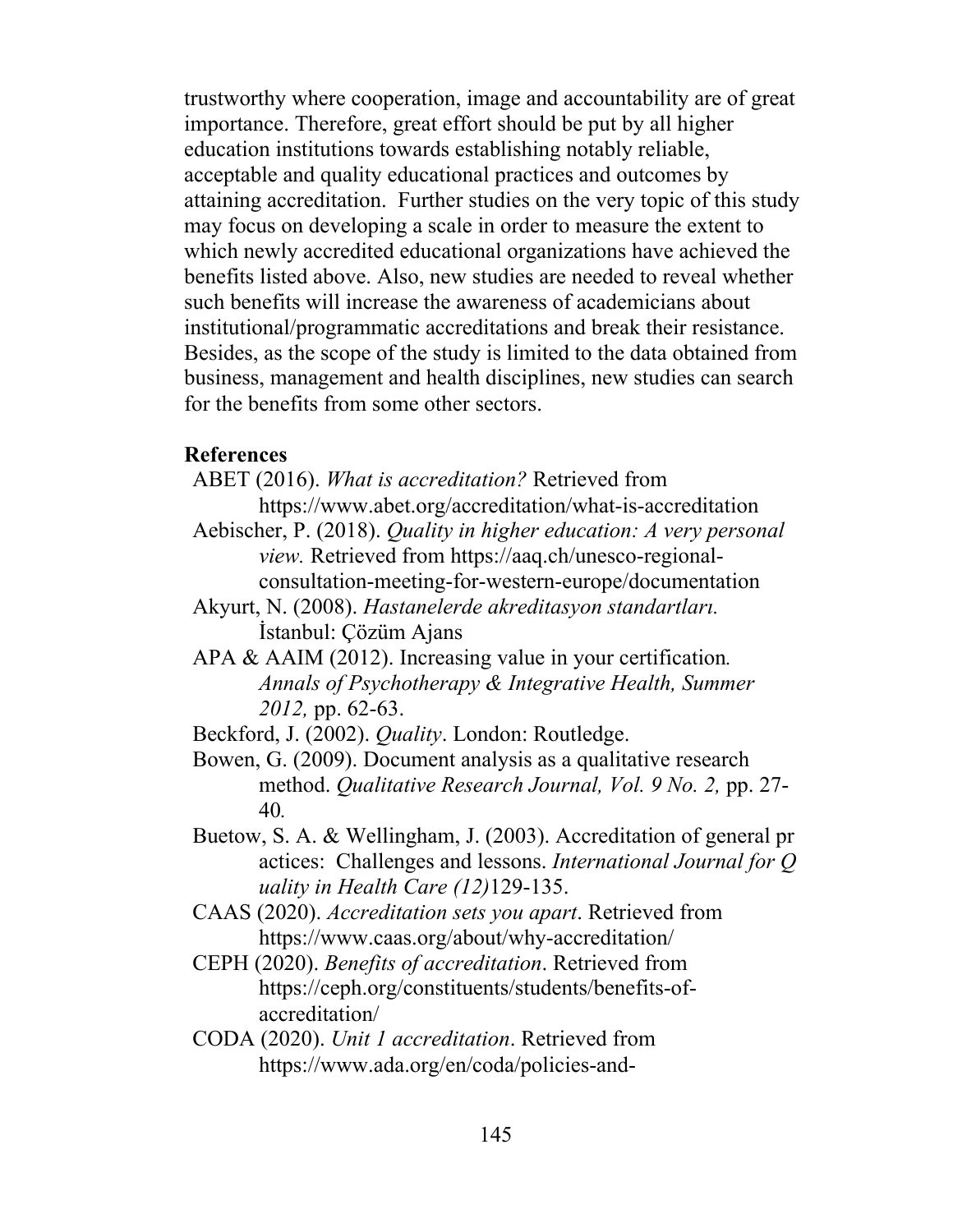guidelines/training-resources/new-site-visitor-training/unit-1-accreditation

- Davis, S. (2002). The fix is in JCAHO's revised utility maintenance standards offer less restrictive language. *Health Facilities Management, May: 29-32.*
- Desai, V.M. (2016). Third-party certifications as an organizational Performance liability. *Journal of management, 44*: 3096- 3123*.*
- Dicks & Taylor (2005). The wider benefits of accreditation. *Adults Learning. April*: 26-27.
- ESG (2015). *Standards and guidelines for quality assurance in the European higher education area.* Retrieved from https://enqa.eu/wp-content/uploads/2015/11/ESG\_2015.pdf
- Giraud, A. (2001). Accreditation and the quality movement in France. *BMJ Quality & Safety*, *10*(2), 111-116.
- Hegji, A., 2020, *An Overview of Accreditation of Higher Education in the United States* (Washington DC, Congressional Research Service).
- IAS (2019). *What is accreditation?* Retrieved from https://www.iasonline.org/about-ias/what-is-accreditation
- IAS (2020). *Why accreditation?* Retrieved from https://www.iasonline.org/about-ias/why-accreditation/
- Kumar, P., Shukla, B., & Passey, D. (2020). Impact of accreditation on quality and excellence of higher education institutions. *Investigación Operacional*, *41*(2), 151-167.
- Mays, G. P. (2004). Can accreditation work in public health? Lesso ns from other service industries. *UAMS College of Public Health.*
- Mills, G. (2005). Decision analysis for health facility managers. *Health Facilities Management, January*: 17-20*.*
- Patil, A., & Codner, G. (2007). Accreditation of engineering education: Review, observations and proposal for global accreditation. *European journal of engineering education*, *32*(6), 639–651.
- Romanowski, M. H. (2021). The idolatry of accreditation in higher education: enhancing our understanding. *Quality in Higher Education*, 1-15.
- Schuler, M. (2004). Management of the organizational image: a method for organizational image configuration. *Corporate Reputation Review*, *7*(1), 37-53.